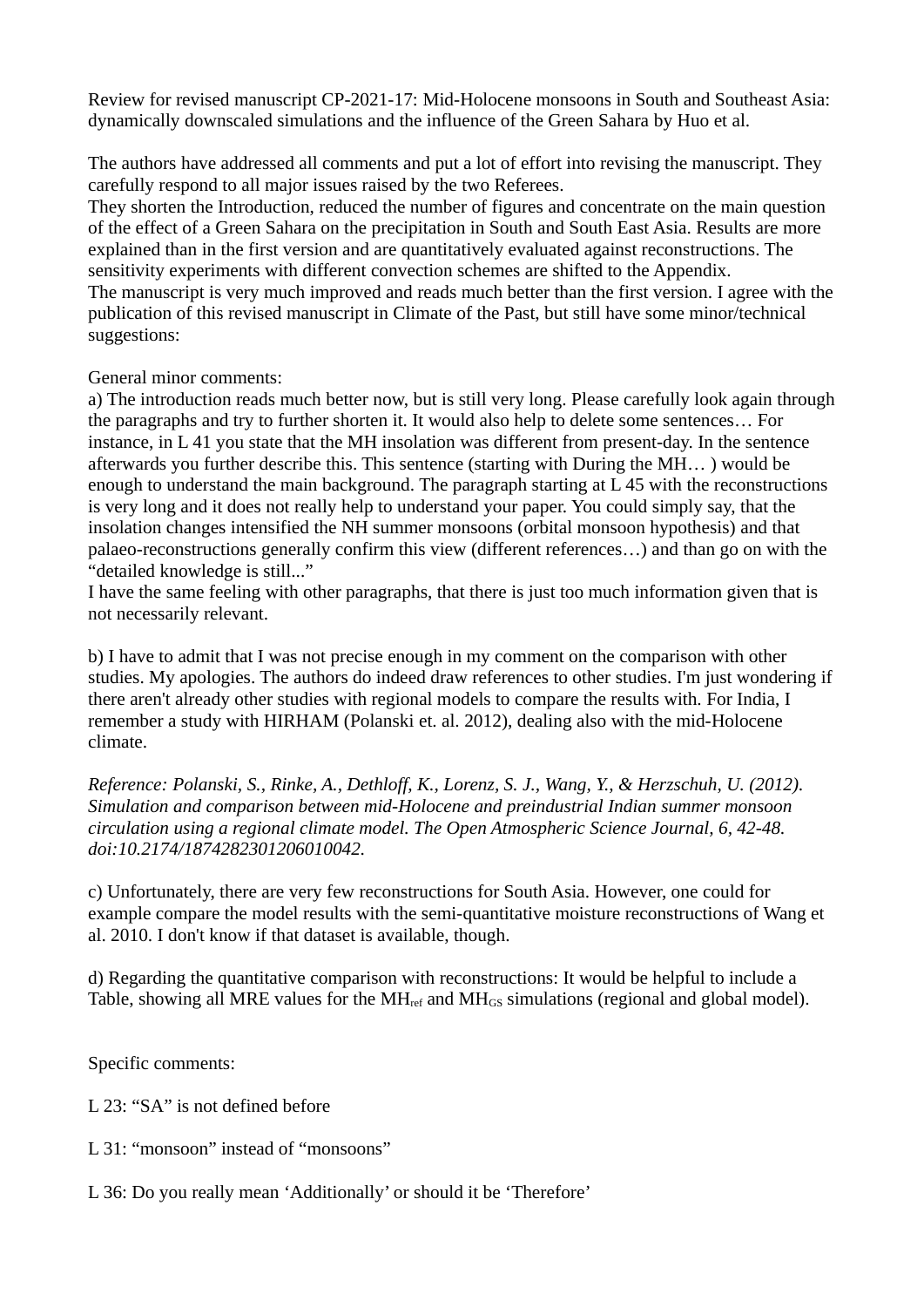L43: 'altered' instead of "enhanced", during winter NH insolation is reduced during 6ka

L44: the 20W/m<sup>2</sup>, is it a mean over JJAS?

L76: A nice overview of the AHP is given in: Claussen, M., Dallmeyer, A. & Bader, J. (2017). Theory and modeling of the African humid period and the green Sahara. In *Oxford Research Encyclopedia of Climate Science* Oxford University Press. [doi:10.1093/acrefore/9780190228620.013.532](http://dx.doi.org/10.1093/acrefore/9780190228620.013.532)

L198: Do you mean Fig. 4c?

L215: Do you mean Fig. 5b?

L220-222: Since there are no reconstructions you can not state which model is correct. Maybe the reduction in precipitation seen in the global model is correct, maybe the increase in the regional model, but who knows?

L250-L256: Please include at least a warning on the cave records. I still think that they do not recorder local precipitation (see. e.g. Lui et al, 2014, or Maher, 2008)

*Zhengyu Liu, Xinyu Wen, E.C. Brady, B. Otto-Bliesner, Ge Yu, Huayu Lu, Hai Cheng, Yongjin Wang, Weipeng Zheng, Yihui Ding, R.L. Edwards, Jun Cheng, Wei Liu, Hao Yang, Chinese cave records and the East Asia Summer Monsoon, Quaternary Science Reviews, Volume 83, 2014, Pages 115-128, ISSN 0277-3791, [https://doi.org/10.1016/j.quascirev.2013.10.021.](https://doi.org/10.1016/j.quascirev.2013.10.021)*

*Maher BA (2008) Holocene variability of the East Asian summer monsoon from Chinese cave records: a re-assessment. Holocene 18(6):861–866*

L260: In South China, about 30% of the rainfall occurs in the month before the monsoon sets in. This is the problem in most GCMs, they overestimate spring precipitation and also the decrease in spring precipitation due to less insolation during spring at mid-Holocene…. The decrease in spring precip exceeds the increase in summer precip and thus, the South China is drier during mid-Holocene than today (in the GCMs)

L271: During 6ka, perihelion occurs in September, so probably the overall insolation forcing was strongest during September, which may explain the strongest signal in precipitation simulated for September…

L278: It would be helpful to explain, why WRF-CROCO is more sensitive to the insolation forcing.

L345: Do you mean Fig 11e instead of 11k?

L411-412: , including a GS'.... 'influence of a vegetated Sahara'  $\rightarrow$  is the same, you can delete one of it

L430 Appendix: It would be helpful if you include 1-2 sentences on the differences in the ensemble members and why you are performing ensemble simulations (It is in the method part, but I think it is helpful to repeat it here)